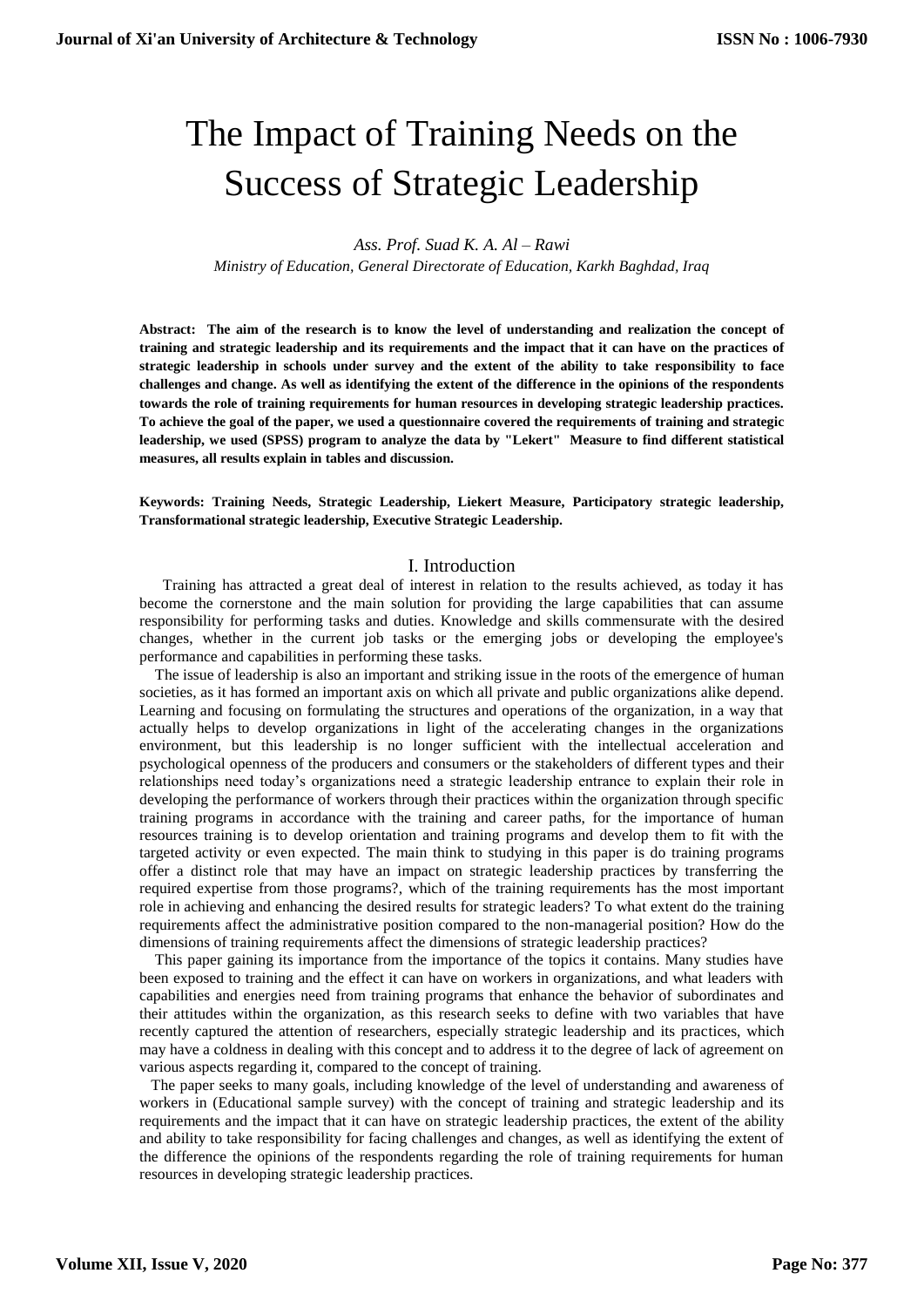## II. Training

 Training has come to the fore in the priorities of a large number of developed countries in general and developing countries in particular, as it represents one of the important ways to build a capable administrative apparatus and bridge the deficit and deficiencies in administrative competencies to bear the burdens of economic and social development in these countries.

There is a continuous relationship of mutual effect, between the individual and the work that he performs, that needs revitalization and renewal. It is that left spinning in the same circle, at the same level that may result in the disability of the information and skills of the individual, its invalidity, and perhaps its contraction and contraction, freezes and loses his credibility. Then the two parties become obsolete.

#### 2.1 Training Concept

 Training has a prominent place among activities aimed at raising productive efficiency and improving work methods, training is (that organized effort that aims to provide members of the organization with specific knowledge and try to make positive changes in their skills and capabilities on the one hand, and in their behavior and directions on the other hand). As the individual's sense of his need for training is considered a correct feeling, and the fact that he feels the need for training to raise his efficiency indicates only two behavioral phenomena of great importance: (Desanzu: 2009: 174)[12] .

a. Ability to analyze its susceptibility and efficiency.

b. Learning ability to change his behavior in the desired direction in terms of efficiency.

 The world is witnessing what we can call training revolution in the sense that there are many training programs organized by different organizations, large budgets, in addition to the manifestations of the revolution represented by multiple modern approaches, methods and techniques that must be used if the training is to achieve its goals effectively.

Noe, et al  $(2006: 124)^{[21]}$  defined the training as "structured efforts that contribute to teaching jobrelated knowledge, skills, and employee behavior"

Abbas (186: 2006) defined training as "the process of providing workers with the knowledge, theoretical information, and practical skills affecting their future behavior."

Melhem (2009: 85)<sup>[20]</sup> believes that training is "a learning process that is organized in a regular way to provide the employee with the knowledge, skills and directions required to carry out his duties and improve his current work performance."

Yaghi (2010:  $6$ )<sup>[23]</sup> sees training as "the process of teaching knowledge and learning advanced methods of doing work, to bring about changes in behavior, habits, knowledge, skills and capabilities of individuals needed to do their work in order to reach both their goals and the goals of the organization in which they work."

Mejia & others  $(2012: 259)^{[19]}$  believes that training is "the process of providing workers with special skills or helping them to correct deficiencies in their current level of performance."

 We believes that the training (the process or efforts made by one or several parties aiming at the end result to provide and equip the individuals subject to the training process with knowledge, skills and attempting positive behaviors required by their actions in order to improve the quality of the work submitted by them).

## 2.2 Training Importance

A trained workforce that aligns with the organization's strategies and feels satisfied with its work is a valuable asset for the organization for several years without the need for newcomers to be present and invest again in their training (Bidmeshgipour: 2009:  $31$ )<sup>[11]</sup>. As organizations are interested in training, because what is spent in it represents an investment in human resources that may have a return that appears in the form of increasing total productivity (Maher: 2011: 319).

 The process of training workers and administrators working in different organizations contributes to eliminating the weaknesses of workers, and works to strengthen them and raise their scientific and cultural levels (Hariri: 2012: 83) [4 &5].

 Training has become a major issue for many organizations in all sectors as a result of changing performance standards in them, which are no longer limited to just providing the service or product but rather by ensuring that quality is provided that meets the customer's needs and desires and therefore training has become of great importance and the focus of attention of many researchers and specialists in the field management, as training has a fundamental role in the life of contemporary organizations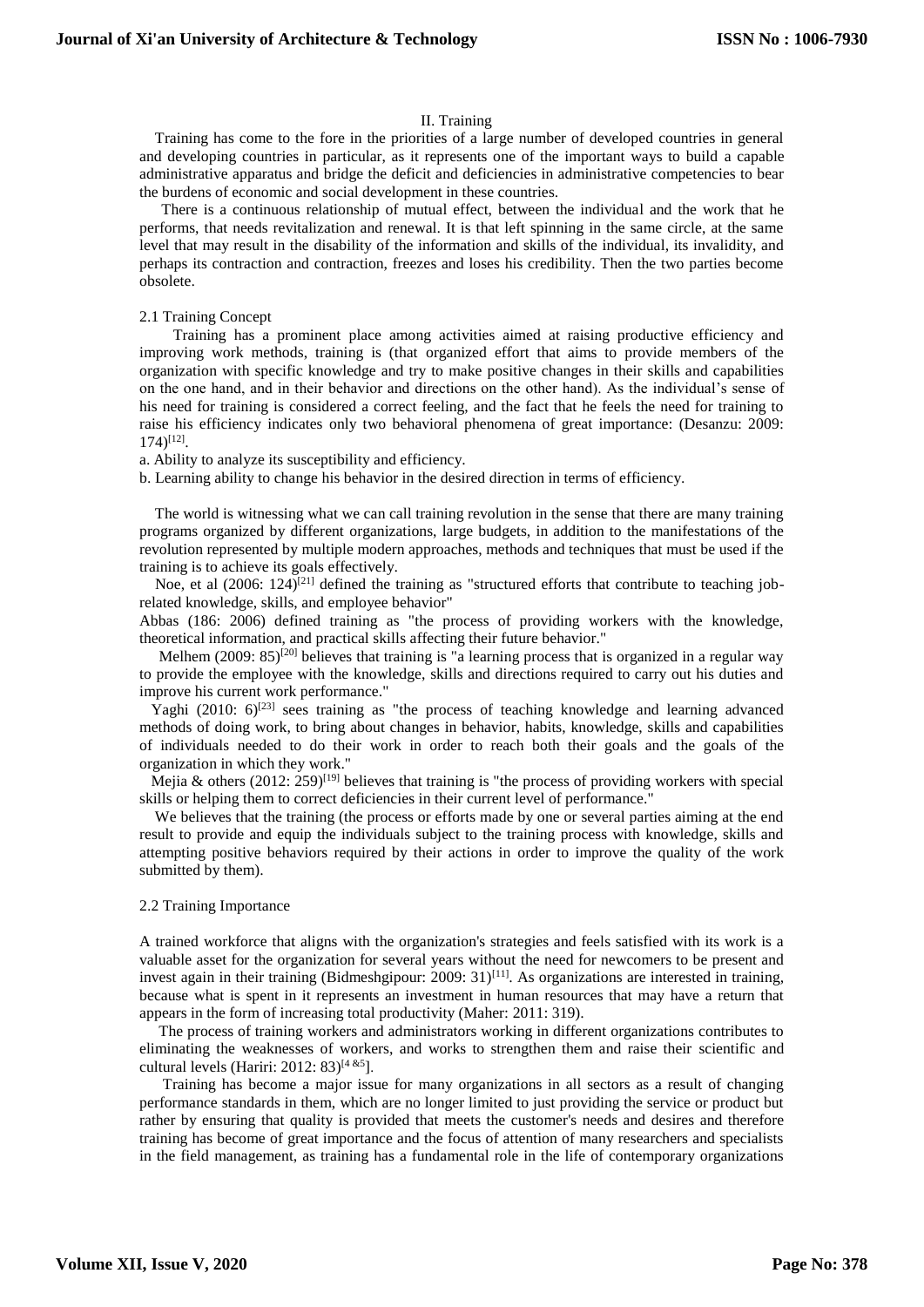through the set of goals that it seeks to achieve, which are represented by the following (Baldwin: 2018: 360)<sup>[9]</sup>.

a. Developing the skills and knowledge of workers in a specific field of work.

b. Raising the efficiency and effectiveness of workers, and hence the efficiency and effectiveness of the organization, by achieving its set goals.

c. The training helps to provide the workers with the required skills in order to involve them in the decision-making process.

d. Providing workers with the required expertise to keep abreast of scientific developments.

e- Making workers qualified and able to use modern management concepts.

f. Building human and social intellectual capital.

g- Developing leadership skills and encouraging the creativity of the trainees.

We believes that the high efficiency of the individual through the training programs to which he is subject, and its growth is reflected in the efficiency of the organization as a whole, and that is reflected in the impact and development and progress of society, as it results in training, the maturity of human wealth, its development, and its possession of the necessary ingredients to exploit the available resources, develop it and raise its productivity. And, in this way, society reaches its various goals in the short and long term, which includes a major goal, which is to achieve human well-being for all members of society.

2.3 Training Aims

 In light of the training concepts and opinions presented, one can find a set of goals that are represented by Al-Anazi  $(2017:7)^{[2]}$ .

a. Increasing participants' knowledge and information and giving them some skills necessary to develop their capabilities and develop their positive attitudes towards work, colleagues and the organization.

b. Increasing the stability of working individuals by increasing their mastery of work in addition to the skills they acquire.

c. Increasing opportunities for innovation and creativity at work and raising production and productivity.

d. Developing the spirit of human relations in the organization and improving the type of work supervision.

e. Keep abreast of workers in the field of work-related knowledge.

f. Make the most of the human resources and tools used

g. Reducing employee grumbling, reducing their mistakes, and reducing maintenance costs for machinery and equipment.

2.3 Benefits of training

The training process has the following benefits (Skarna: 2010)<sup>[7]</sup>.

a. Raise the morale of employees by increasing the ability of people to perform and achieve themselves.

b. Qualification of the individual to occupy a higher position and greater responsibilities.

c. Reducing supervision by reducing errors and exercising self-censorship.

d. Reducing expenditures by increasing experiences and performance levels.

e. Cultivating new business ethics, behaviors, and methods of sound thinking.

f. Securing the individual through safety procedures and improving their efficiency and skills, which reduces work injuries.

g. Raising and honing the skills and capabilities of workers and improving performance.

h. Helping the organization to perform its function more effectively by making good use of its human and material resources and making it able to produce more without the need to use new individuals or purchase equipment or use of new technology (Griffin: 2011: 266)<sup>[15]</sup>.

## III. Strategic Leadership

Leadership represented and is still one of the most important variables in the field of management, especially in organizational and strategic studies, and this topic has received great attention from researchers and specialists, seeking to try to explain it, and frame it with different theories and scientific approaches, and as a result of the development taking place in the science of management and in the business environment has looking forward on the concept of strategic leadership, because of its great importance in leading organizations and determining their fate.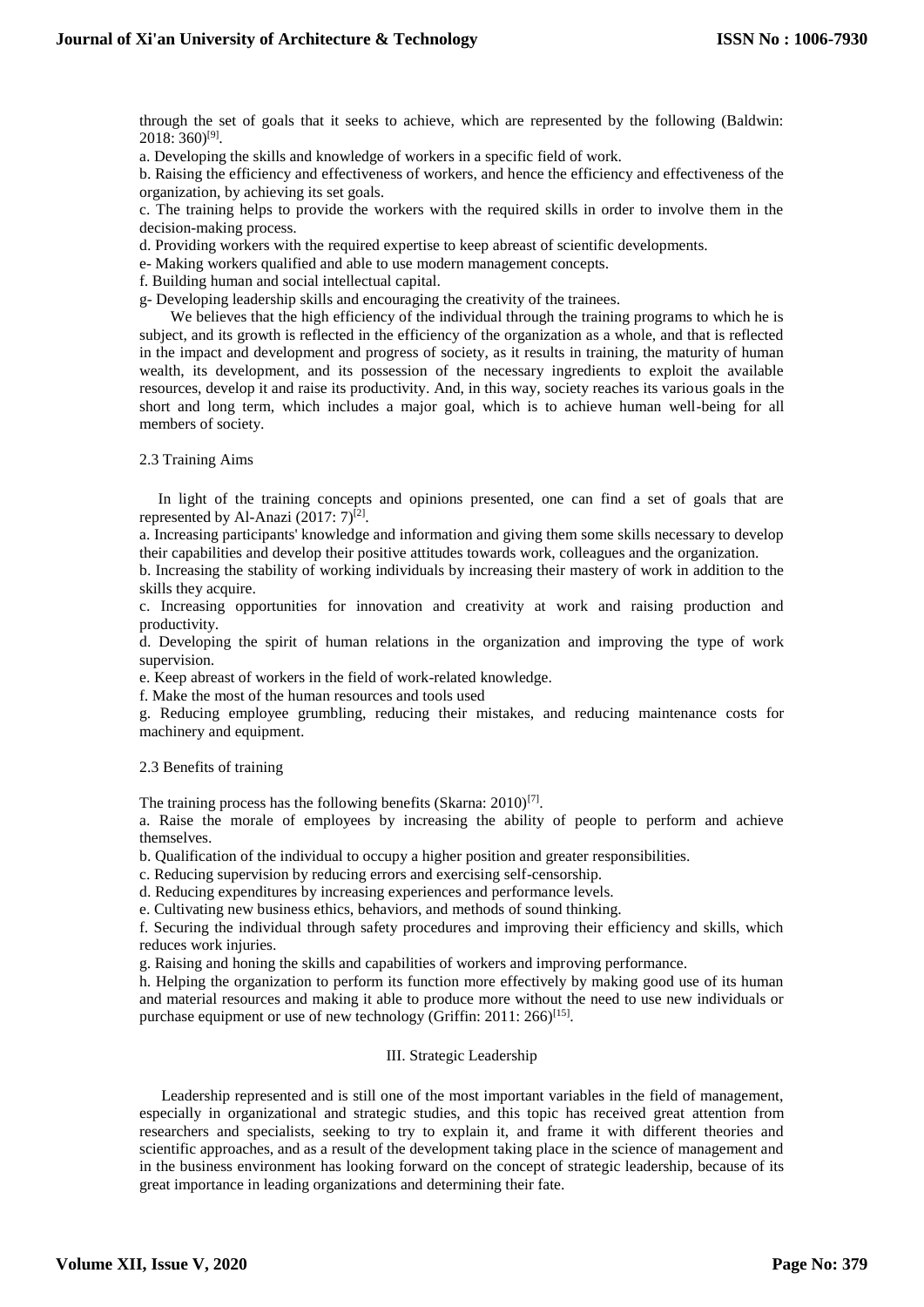#### 3.1 Strategic Leadership Concept

Strategic leadership almost includes the initiative for change and continuity, and it is a highly creative activity because it is based on encouraging initiative and creativity among the people who form their organizations, and it is also a real and essential activity among people, as active leaders spend at least 80% of their time talking to people, they are pretty much well organized in order to achieve this. (Hariri, Darwish: 2017: 34)<sup>[7]</sup>.

The concept of leadership has gained a lot of attention in recent years, because the achievements are based on the inspiring leader who makes creative plans to make the competition irrelevant by reading it for the future (Suresh: 2012:  $3)^{[22]}$ .

For decades leadership has been mostly studied as a term related to supervision as a process of examining the nature and nature of relationships, to indicate (Greg, 2009:  $569$ )<sup>[14]</sup> that only the past twenty years have become strategic leadership as a specialized area of research, despite this the literature of strategic leadership has not taken the issue seriously, due to the different interpretations, the accelerating environmental movement, and the different roles of the strategic leader and the areas of his interaction.

#### 3.2 Strategic Leadership Importance

Today's organizations live in a world where competition has reached its climax as variables have become more numerous and more complex than ever before, and each organization, despite its different size, activity, goals and nature of its work, seeks to survive, continue, and grow, and these goals are not achieved in isolation from the presence of strategic leadership capable of Achieving the organization's aspirations, as successful organizations depend on strategic leadership that is characterized by a future vision, and the ability to read events and developments in a manner that ensures the continuation and growth of the organization (League: 2015: 27).

(Hill & Jones: 2008: 15)<sup>[15]</sup> Stresses the importance of strategic leadership as one of the main roles that leaders working in organizations doing regarding their subordinates, and finds (Al-Salem: 2005: 19)<sup>[8]</sup> that the reasons for this importance are due to two main factors that interact together.

A. Senior management's belief in strategic leadership and its adoption in the immediate and future framework would bring many benefits to the organization.

B. The adoption of strategic leadership is now a strategic choice for senior management in the organizations due to the many (extraordinary) challenges facing local, regional and global levels. Therefore, thinking about managing the work and achieving the goals of the organization in traditional methods is no longer meaningful in the future.

## 3.3 Strategic Leadership Mode

 It is difficult to achieve ideal leadership in all circumstances and flactuations, therefore, the roles that leadership works in varying leadership styles, which are determined by the following:

# A. Participatory strategic leadership Mode

 The participating strategic leadership is distinguished by motivating workers to participate in the development of the organization by participating in formulating the organization's mission with precision and clarity to achieve its goals, and providing feedback to remedy the shortcomings, as well as depend on participation in performing tasks and facing problems based on the experiences of workers in accomplishing new tasks, It favors the formation of working teams that depend on human relationships, and enhance learning processes in general, as well as they tend to enhance selfconfidence among workers because of their ability to participate in making the future of the organization. (Box: 2018: 18).

## B. Transformational strategic leadership Mode

 The leadership style represents an intellectually stimulating and sensitive to the feelings of individuals, it is through this pattern that the leader helps individuals to transcend their own interests in order to see the organization more broadly, inspires others with his vision, creates excitement with his enthusiasm, transcends obsolete assumptions through his determination and determination to reshape the future, and questions suspicious and correct things, and it makes everyone in the organization do these things in order to develop work and discover new and more effective methods (Bass, 2007: 231).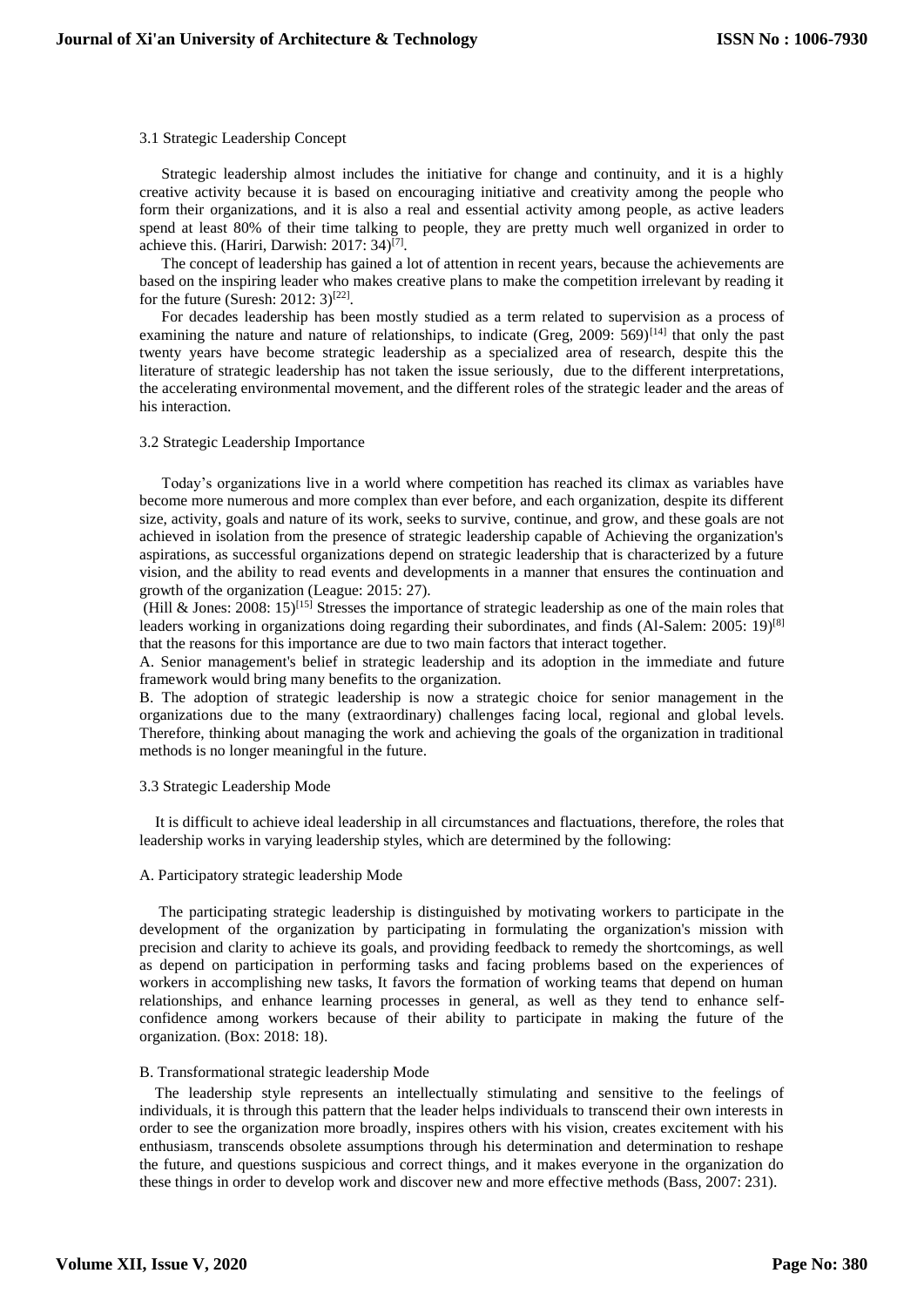#### C. Executive Strategic Leadership Style Mode

 It is a pattern, in which the leader motivates individuals primarily by exchanging exceptional rewards, setting goals, and clarifying aspects of spending about what he expects from members of the organization, and how they can be rewarded for their efforts and commitment, while providing it with constructive feedback that contributes to the completion of work and tasks as planned. . (Hitt et al:  $2003:395$ <sup>[17]</sup>.

## D. Constraints facing the work of strategic leadership

Hughes & Bialty (2006:  $14$ )<sup>[18]</sup> sees that there are three main reasons that they consider, from their point of view, that they represent the most important obstacles that hinder the work of strategic leaders are:

1. Lack of focus: The organizations and strategic leaders who lead them often try to do all the tasks and actions themselves, without relying on other individuals within the organization to help them do so, and from them they lose the appropriate focus on the strategic aspects.

2. Unfair Tactics: Even if there is a common understanding of the strategy, the process of identifying strategic options consistent with the strategy remains difficult, and the process of converting strategies into tactics remains the critical element of success or lack thereof.

3. Limited range: Many strategic leaders feel great pressure on them to achieve advanced performance figures and to implement what is required of them in the short term.

#### 5. Qualities, skills, and qualifications of a strategic leader.

 The (successful) active strategic leader has characteristics and advantages. The researchers listed a number of perspectives in this aspect.

a. Foresight, eloquence, and bravery.

b. Commitment

c. Good and full knowledge of work affairs.

d. Capacity to delegate.

e. Smart use of power

f. Emotional intelligence.

We believes that the leader can learn the methods, skills, methods of communication, the like easily, master theories, strategies, methods of leadership through courses and training programs, but what he cannot easily achieve is feelings, intuition, passion, desires, interest, sympathy and the like that make the leader.

## IV. Application Aspect

 To know the reality of the training process in the researched schools in light of the sample response, it will be relied on the frequency distributions of the answers of the research sample and their percentages up to the mean and the standard deviation of those answers. Because this research has relied on the (Likert) scale in the answers of the research sample for the questionnaire, the level of each variable will be confined between (1-5) with four levels, and it includes two levels in the case of an increase over the hypothetical medium of (3) and it will be high "if it ranges between (4-3) and highly "very" if it exceeds (4), it also includes two levels if it falls below the hypothetical medium (3), then it is weak if it ranges between (3-2) and weak "very" if it falls below (2). To find out the answers of the sample trends for each paragraph and for each of the research axes, ratios, iterations, mean and standard deviations were used.

The statistical hypothesis is;

 $H_0$ : There is not a significant correlation between training requirements and the dimensions of strategic leadership practices in the research community.

 $H_1$ : There is a significant correlation between training requirements and the dimensions of strategic leadership practices in the research community.

 The research included some of the schools of the Rusafa Education Directorates, and the importance of choosing this sector as a field of study lies in these directorates include staff with good qualifications and high knowledge value that correspond to the needs of the current research, and as a result facilitating the conduct of research and reaching the most realistic results.

 The research was limited to a sample of teachers and employees in six schools that were subject to a training program at the Institute for Educational Development as well as training courses outside the country. The sample included teachers and administrative staff who hold job and administrative positions.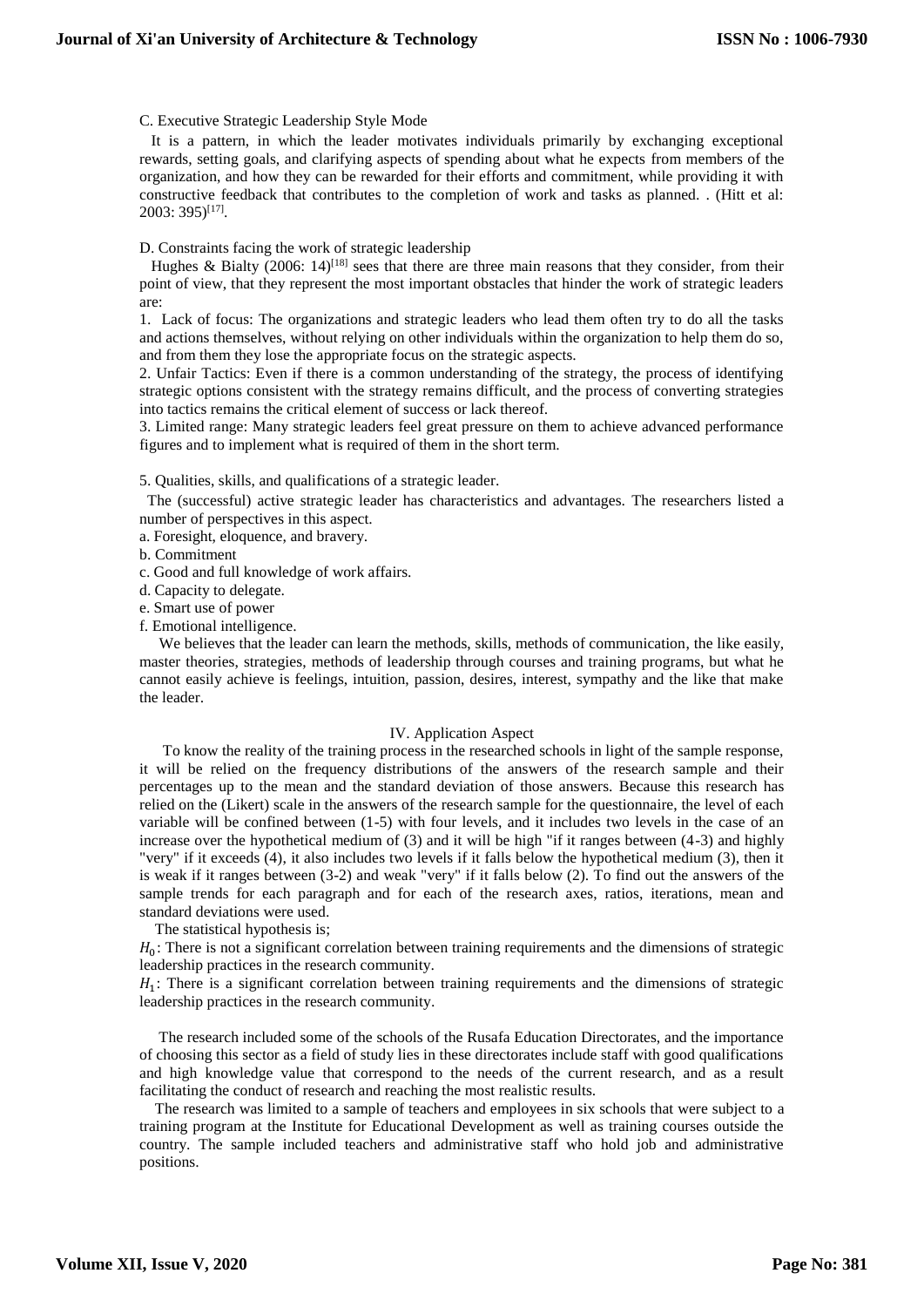First: Training requirements: The value of the mean for this variable is (3.99) and it is greater than the value of the hypothetical mean of (3). This means that the answers to the sample in this variable are directed towards agreement and complete agreement, and with a standard deviation (0.55), and this variable contains several axes which :

1- Administrative requirements: Through table (1), the mean value of this axis was (4.05), which is greater than the value of the hypothetical mean of (3), which indicates that the answers to the sample in this axis are directed towards agreement and complete agreement, and with a standard deviation (0.71), as the researched schools are caring and providing administrative requirements, which contributes to creating fertile ground for the success of the training process, because (administrative requirements) is an important pillar for achieving the goals of the training process, as it found planning for training needs and designing programs with the availability of training requirements besides assigning an organizational unit that supervises On-the-job training and course, Umm The paragraphs of this axis. Table -1 Mean, Standard Deviation, & Percentage of (Administrative Requirement)

|              | <b>Figures</b>                                                              | Mean | <b>Standard</b>  | Percentage |
|--------------|-----------------------------------------------------------------------------|------|------------------|------------|
|              |                                                                             |      | <b>Deviation</b> |            |
|              | there is training needs planning that takes place according to previously   | 3.97 | 1.09             |            |
|              | established goals                                                           |      |                  | 0.79       |
| $\mathbf{2}$ | the training programs are designed according to the goals required to       | 4.03 | 0.92             |            |
|              | achieve them                                                                |      |                  | 0.81       |
| 3            | procedures and timings are secured from the beginning of the training       | 3.95 | 0.96             |            |
|              | process to the end                                                          |      |                  | 0.79       |
| 4            | the required training requirements are available from audiovisual training  | 4.12 | 0.94             |            |
|              | halls and means to complete the training process                            |      |                  | 0.82       |
| 5            | assigning an organizational unit to supervise the implementation of the     | 4.06 | 0.91             |            |
|              | training program and an employee takes on the task of overcoming the        |      |                  |            |
|              | difficulties facing the training process                                    |      |                  | 0.81       |
| 6            | the logistical requirements are available to complete the training programs | 4.16 | 0.86             |            |
|              | (air conditioning, lighting, hospitality  etc.)                             |      |                  | 0.83       |
|              | <b>General Mean</b>                                                         | 4.05 | 0.71             | 0.81       |

a- The sample responses were directed to a paragraph (there is training needs planning that takes place according to previously established goals) towards agreement and full agreement at a rate of (72.3%).

b- The responses of the sample to the paragraph (the training programs are designed according to the goals required to achieve them) went towards agreement and full agreement at a rate of (75.7%), and this was confirmed by the arithmetic mean whose value reached (4.03) which is greater than the value of the hypothetical mean.

c- The responses of the sample went to a paragraph (procedures and timings are secured from the beginning of the training process to the end) toward agreement and full agreement at a rate of (71.9%) and this was confirmed by the arithmetic mean, whose value reached (3.95) which is greater than the value of the hypothetical mean.

d- The responses of the sample went to a paragraph (the required training requirements are available from audiovisual training halls and means to complete the training process) towards agreement and full agreement at a rate of (77.2%) and this is confirmed by the arithmetic mean, whose value (4.12) is greater than the value of the hypothetical medium.

e- The responses of the sample went to a paragraph (assigning an organizational unit to supervise the implementation of the training program and an employee takes on the task of overcoming the difficulties facing the training process) towards agreement and full agreement at a rate of (77.2%) and this is confirmed by the arithmetic mean, whose value (4.06) is greater than the value of the medium The premise.

f- The responses of the sample went to a paragraph (the logistical requirements are available to complete the training programs (air conditioning, lighting, hospitality ... etc.) towards agreement and full agreement at a rate of (79.4%) and this is confirmed by the arithmetic mean, whose value (4.16) is greater than the value of the hypothetical medium. Through the values of the standard deviation, which ranged between (0.71-1.09), we conclude from this that the responses of the sample were homogeneous.

Second: Cognitive requirements: Through table No. (2), the mean value of this axis was (4.03) which is greater than the value of the hypothetical mean and (3). This means that the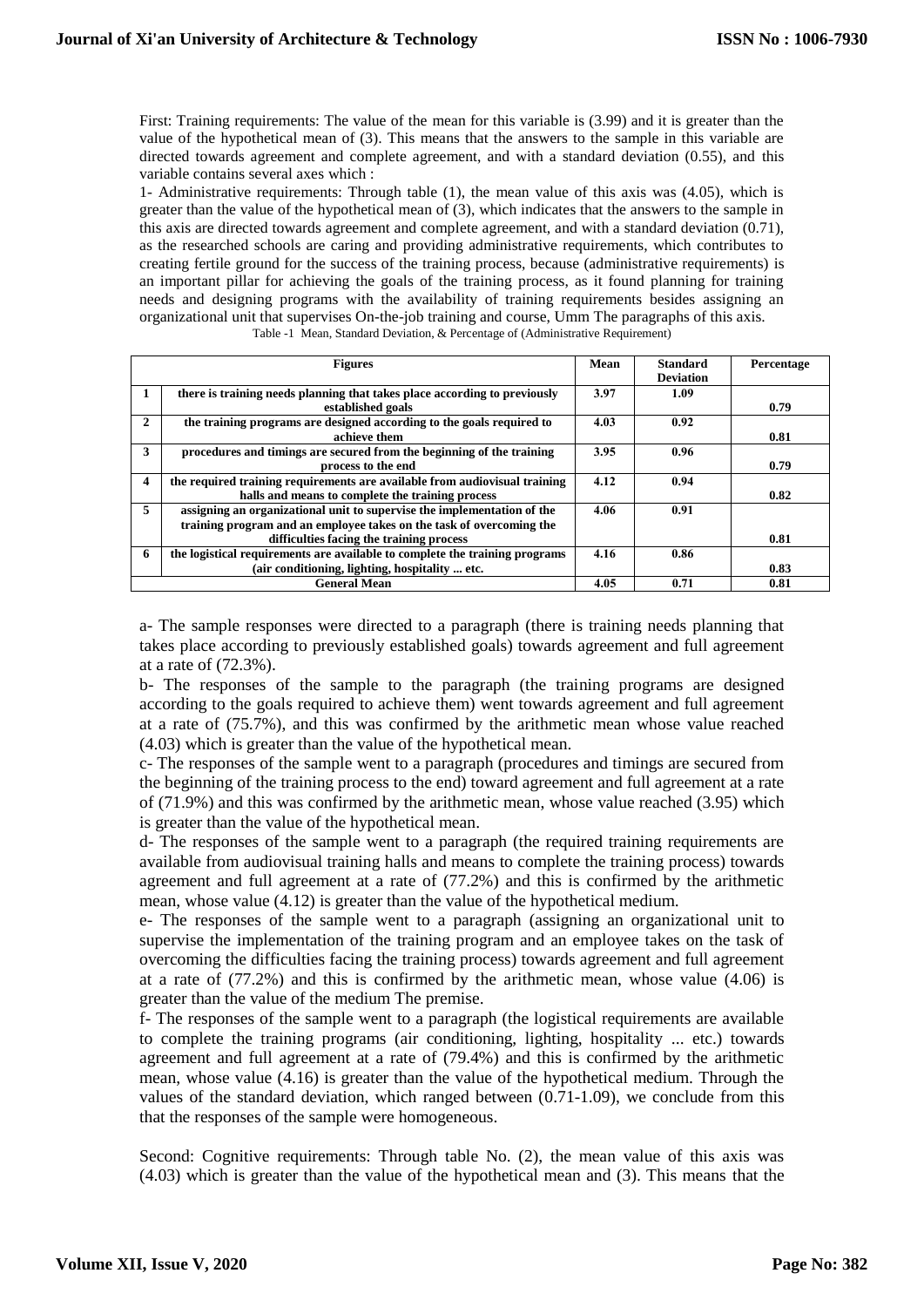answers to the sample in this axis are directed towards agreement and complete agreement, and with a standard deviation (0.62) This is due to the fact that the majority of schools are concerned with the availability and preparation of a specific curriculum for cognitive requirements according to a prepared plan through which the training material is selected in which the development of teamwork spirit and the expansion of perceptions and the increase of experiences and knowledge are being transferred in which ideas and proposals of colleagues and trainers are being transmitted. As for the paragraphs of this axis were:

|                         | <b>Figures</b>                                                                                                                             | Mean | <b>Standard</b><br><b>Deviation</b> | Percentage |
|-------------------------|--------------------------------------------------------------------------------------------------------------------------------------------|------|-------------------------------------|------------|
|                         | The scientific material for the training program is chosen in a<br>concentrated manner and with the participation of trainers and trainees | 3.87 | 0.91                                | 0.77       |
| $\mathbf{2}$            | Focusing in training programs to develop the spirit of teamwork                                                                            | 4.03 | 0.94                                | 0.81       |
| 3                       | Training includes in increasing the building of an intellectual balance in                                                                 | 3.96 | 0.85                                |            |
|                         | the field of strategic decision-making                                                                                                     |      |                                     | 0.79       |
| $\overline{\mathbf{4}}$ | Participation in training programs that included expanding perceptions                                                                     | 4.27 | 0.76                                |            |
|                         | and increasing expertise and knowledge                                                                                                     |      |                                     | 0.85       |
| 5                       | Employing training in increasing the building of an intellectual balance in                                                                | 3.98 | 0.77                                |            |
|                         | the field of strategic decision-making                                                                                                     |      |                                     | 0.74       |
| 6                       | Transmission of ideas and proposals of colleagues and trainers                                                                             | 4.04 | 0.90                                | 0.81       |
|                         | <b>General Mean</b>                                                                                                                        | 4.03 | 0.62                                | 0.81       |

| Table -2 Mean, Standard Deviation, & Percentage of (Cognitive Requirements) |  |  |
|-----------------------------------------------------------------------------|--|--|
|-----------------------------------------------------------------------------|--|--|

a. The responses of the sample went to a paragraph (the scientific material for the training program is chosen in a concentrated manner and with the participation of trainers and trainees) towards agreement and complete agreement at a rate of (71.2%), and this was confirmed by the arithmetic mean, whose value reached (3.87) which is greater than the value of the hypothetical medium.

b. The responses of the sample to a paragraph (focusing in training programs to develop the spirit of teamwork) went towards agreement and full agreement at a rate of (76.4%), and this was confirmed by the mean, which reached 4.03, which is greater than the value of the hypothetical mean.

c. The responses of the sample went to a paragraph (training includes in increasing the building of an intellectual balance in the field of strategic decision-making) towards agreement and full agreement at a rate of (72.2%), and this was confirmed by the mean, which has a value of (3.96) which is greater than the value of the hypothetical medium.

d. The responses of the sample to the paragraph (Participation in training programs that included expanding perceptions and increasing expertise and knowledge) went towards agreement and complete agreement at a rate of (86.8%), and this was confirmed by the mean, which reached 4.27, which is greater than the value of the hypothetical medium.

e. The responses of the sample to the paragraph (employing training in increasing the building of an intellectual balance in the field of strategic decision-making) went towards agreement and full agreement at a rate of (76.4%), and this was confirmed by the mean, which reached 3.98, which is greater than the value of the hypothetical mean.

f. The responses of the sample to the paragraph (transmission of ideas and proposals of colleagues and trainers) were directed towards agreement and complete agreement at a rate of (71.6%), and this was confirmed by the mean (4.04) which is greater than the value of the hypothetical mean. And through the values of the standard deviation, which ranged between (0.62- 0.94), we conclude from this that the responses of the sample were homogeneous.

Third: Behavioral Requirements: Through table (3), the mean value of this axis was (3.89), which is greater than the value of the hypothetical mean and (3). This means that the answers to the sample in this axis are directed towards agreement and complete agreement, and with a standard deviation (0.60), This means that the researched schools contribute directly to the development and motivation of the behavioral aspects of the employees for the training process and gain self-confidence through a real learning process that occurred as a result of participating in the training process and this is what affects positively and is reflected on the training program, the best figure was the third one with high percentage, while the paragraphs of this axis were;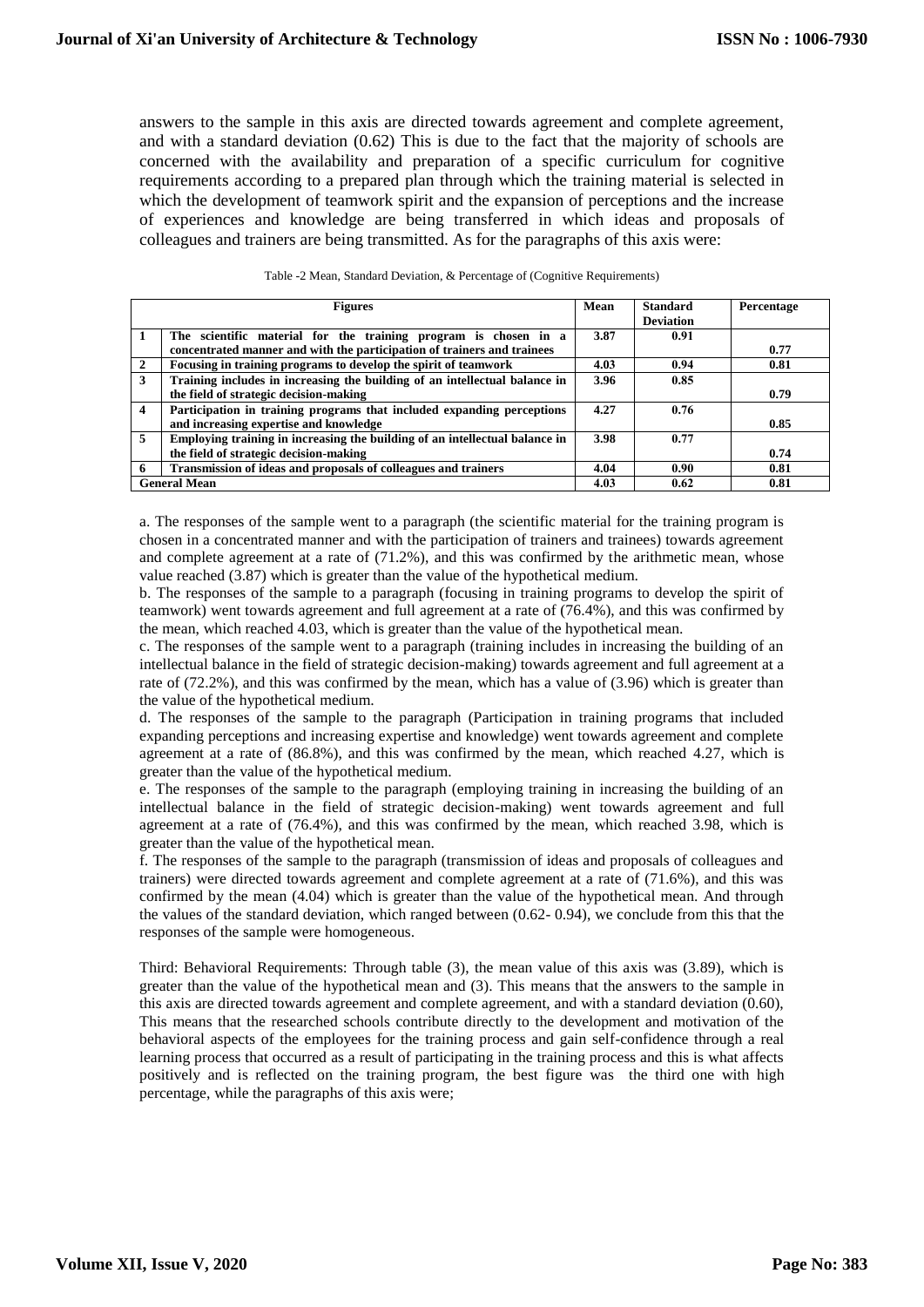|              | <b>Figures</b>                                                                                                                                                                                                    | Mean | <b>Standard</b><br><b>Deviation</b> | Percentage |
|--------------|-------------------------------------------------------------------------------------------------------------------------------------------------------------------------------------------------------------------|------|-------------------------------------|------------|
|              | the trainees rush to participate in the training activities and abide by its<br>controls                                                                                                                          | 3.82 | 0.85                                | 0.76       |
| $\mathbf{2}$ | training programs plans are to increase affiliation and loyalty to the<br>organization                                                                                                                            | 3.73 | 0.93                                | 0.75       |
| 3            | focusing in training programs to gain self-confidence and the ability to<br>work without relying on others                                                                                                        | 4.17 | 0.82                                | 0.83       |
| 4            | there is a distinguished informal network of relations between the workers<br>that contribute to strengthening the working bonds between them and<br>framing them in the purpose of the organization and its goal | 3.69 | 0.96                                | 0.74       |
| 5            | the training program is designed to replace the positive trend in the<br>behavior of the individual in word and deed                                                                                              | 3.93 | 0.89                                | 0.79       |
| 6            | there is a real learning process that occurred as a result of participating in<br>the training process                                                                                                            | 4.00 | 0.84                                | 0.80       |
|              | <b>General Mean</b>                                                                                                                                                                                               | 3.89 | 0.60                                | 0.78       |

Table (3): Mean, Standard Deviation, & Percentage of (Behavioral Requirements)

Fourth: Strategic leadership: The value of the mean for this variable is (3.61) and it is greater than the value of the hypothetical mean of (3). This means that the answers to the sample in this variable are directed towards agreement and complete agreement, and with a standard deviation (0.71), and this variable contains several axes which:

a- Empowerment: Through table (4), the mean value for this axis was (3.46), which is greater than the value of the hypothetical mean, which are (3). This means that the answers to the sample in this axis are directed towards agreement and complete agreement, and with a standard deviation (0.84), which It means that the answers and results of the research sample showed that they have a sense of the meaning and concept of empowerment and the organization's keenness to engage workers in setting organizational goals and the manager's belief that empowerment leads to speedy performance and shortening of time and effort and its impact on job performance, while the best figure is the sixth,. As for the paragraphs of this axis, they were:

| Table (4): Mean, Standard Deviation, & Percentage of (Empowerment) |  |
|--------------------------------------------------------------------|--|

|                | <b>Figures</b>                                                              | Mean | <b>Standard</b><br><b>Deviation</b> | Percentage |
|----------------|-----------------------------------------------------------------------------|------|-------------------------------------|------------|
|                | The organization is keen to involve the workers in setting organizational   | 3.45 | 1.02                                |            |
|                | goals                                                                       |      |                                     | 0.69       |
| $\overline{2}$ | The workers feel that there is support for their capabilities in facing the | 3.42 | 1.17                                |            |
|                | challenges                                                                  |      |                                     | 0.68       |
| 3              | There is a wide delegation of powers and freedom to perform tasks and       | 3.22 | 1.21                                |            |
|                | duties                                                                      |      |                                     | 0.64       |
| $\overline{4}$ | Administration in the organization seeks to make communication systems      | 3.56 | 0.97                                |            |
|                | open and effective                                                          |      |                                     | 0.71       |
| 5              | There is financial support in the top management and a motivation system    | 3.18 | 1.18                                |            |
|                | to stimulate workers' abilities and capabilities                            |      |                                     | 0.64       |
| 6              | The manager believes that empowerment leads to speed of performance         | 3.94 | 1.03                                |            |
|                | and shortening in time and effort                                           |      |                                     | 0.79       |
|                | <b>General Mean</b>                                                         | 3.46 | 0.84                                | 0.69       |

2- Organizational learning: Through table (5), the value of the mean for this axis is (3.67) which is greater than the value of the hypothetical mean and (3). This means that the answers to the sample in this axis are directed towards agreement and complete agreement, and with a standard deviation (0.86), The results indicated that organizational learning got to a good level through the answers of the research sample, as the organization adopts solid intellectual indicators to reveal the experiences of workers and the demand and the continuous exchange of knowledge and experiences between workers in the organization and the renewal of administrative and organizational practices which leads to the excitement of creativity in workers, the paragraphs of this axis were: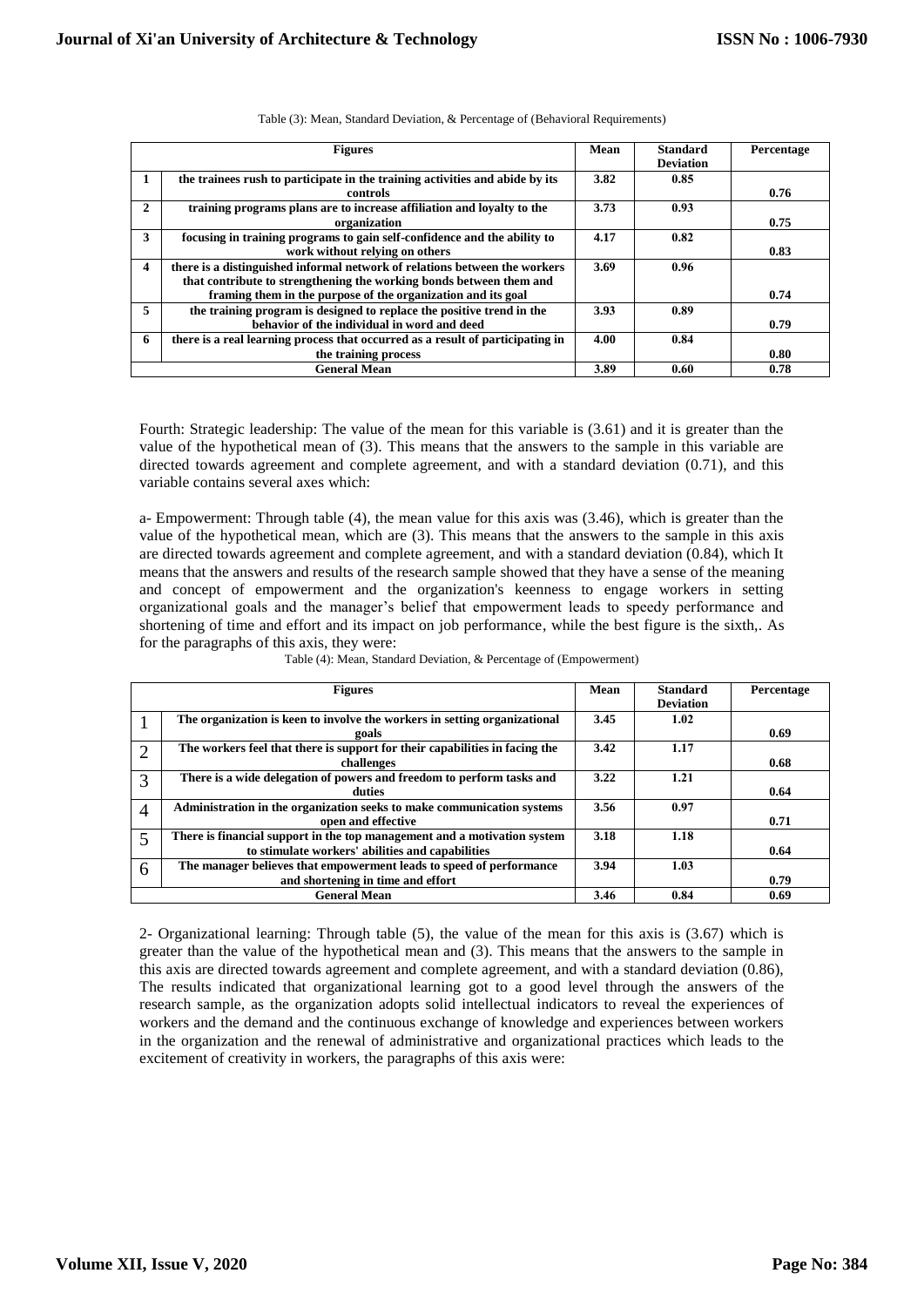|                | <b>Figures</b>                                                           | Mean | <b>Standard</b><br><b>Deviation</b> | Percentage |
|----------------|--------------------------------------------------------------------------|------|-------------------------------------|------------|
|                | The organization adopts solid intellectual indicators to reveal the      | 3.54 | 1.08                                |            |
|                | experiences of workers                                                   |      |                                     | 0.71       |
| $\mathcal{D}$  | The organization allocates rewards financial and moral rewards for       | 3.23 | 1.31                                |            |
|                | workers with high experience                                             |      |                                     | 0.65       |
| 3              | Requesting and constantly exchanging knowledge and experiences between   | 3.76 | 1.11                                |            |
|                | workers in the organization                                              |      |                                     | 0.75       |
| $\overline{4}$ | The manager contributes to the maintenance and development of the        | 3.74 | 1.07                                |            |
|                | knowledge stock of workers                                               |      |                                     | 0.75       |
| 5              | The manager is interested in providing a positive environment that       | 3.75 | 1.06                                |            |
|                | stimulates learning and thinking                                         |      |                                     | 0.75       |
| 6              | Regeneration in administrative and organizational practices that excites | 3.99 | 1.00                                |            |
|                | creativity in workers                                                    |      |                                     | 0.89       |
|                | <b>General Mean</b>                                                      | 3.67 | 0.86                                | 0.73       |

Table (5): Mean, Standard Deviation, & Percentage of (Organizational learning)

3. Organizational structure: Through table (6), the mean value of this axis reached (3.69) which is greater than the value of the hypothetical mean and (3). This means that the answers to the sample in this axis are directed towards agreement and complete agreement, and with a standard deviation (0.67), As this indicates that the organizational structure obtained the highest percentage among other dimensions of strategic leadership practices, there is agreement on the importance of the organizational structure and the effect it has on the nature of the schools researched work. There is clarity in the lines of authority, responsibility and standardization of behaviors, and some ideas are matured through a chain of references which It reflects on the success of the work in it by simplifying the wages, the best was the fifth figure, the paragraphs of this axis were

|                             | <b>Figures</b>                                                          | Mean | <b>Standard</b><br><b>Deviation</b> | Percentage |
|-----------------------------|-------------------------------------------------------------------------|------|-------------------------------------|------------|
|                             | There is clarity in the lines of authority and responsibility           | 3.68 | 1.12                                | 0.74       |
| $\mathcal{D}_{\mathcal{L}}$ | It is always emphasized on the necessity of simplifying the work        | 3.77 | 0.97                                |            |
|                             | procedures                                                              |      |                                     | 0.75       |
| 3                           | The manager believes that the current organizational structure achieves | 3.69 | 0.96                                |            |
|                             | the goal of the organization and its approach to the environment        |      |                                     | 0.74       |
| 4                           | The organizational structure hinders some achievements and creative     | 3.55 | 0.99                                |            |
|                             | ideas and their successful implementation                               |      |                                     | 0.71       |
| 5                           | The director reconciles between skills, energies, responsibilities and  | 3.76 | 1.06                                |            |
|                             | powers                                                                  |      |                                     | 0.75       |
| 6                           | Unifying the organizational structure of behaviors and maturing some    | 3.70 | 0.91                                |            |
|                             | ideas through the chain of references                                   |      |                                     | 0.74       |
|                             | <b>General Mean</b>                                                     | 3.69 | 0.67                                | 0.74       |

 After completing the presentation of the sample answers in the researched schools for both variables (training requirements and strategic leadership practices), it is worth building on the arrangement of dimensions for both variables and according to importance according to the answers of that sample according to table (7):

| Table (7): Arrange the dimensions of two variables (training requirements, strategic leadership), according to importance |                                 |  |  |
|---------------------------------------------------------------------------------------------------------------------------|---------------------------------|--|--|
|                                                                                                                           | secording to the Sample answers |  |  |

| according to the Bannie allowers. |                                |                    |                                       |             |  |  |  |  |  |  |
|-----------------------------------|--------------------------------|--------------------|---------------------------------------|-------------|--|--|--|--|--|--|
|                                   | <b>Training Requirements</b>   | Mean               | <b>Strategic leadership practices</b> | <b>Mean</b> |  |  |  |  |  |  |
|                                   | <b>Management Requirements</b> | 4.05               | <b>Organizational Structure</b>       | 3.69        |  |  |  |  |  |  |
|                                   | <b>Cognitive Requirements</b>  | 4.03               | <b>Organizational Structure</b>       | 3.67        |  |  |  |  |  |  |
|                                   | <b>Behavioral Requirements</b> | <i><b>5.89</b></i> | Empowerment                           | 3.46        |  |  |  |  |  |  |
|                                   |                                |                    |                                       |             |  |  |  |  |  |  |

# V. Testing of Hypothesis

 Through this axis, the hypotheses of impact determined by the research will be tested for the purpose of determining the possibility of judging them by acceptance or rejection, and the main hypothesis of influence (there is a significant significance effect among the training requirements in the dimensions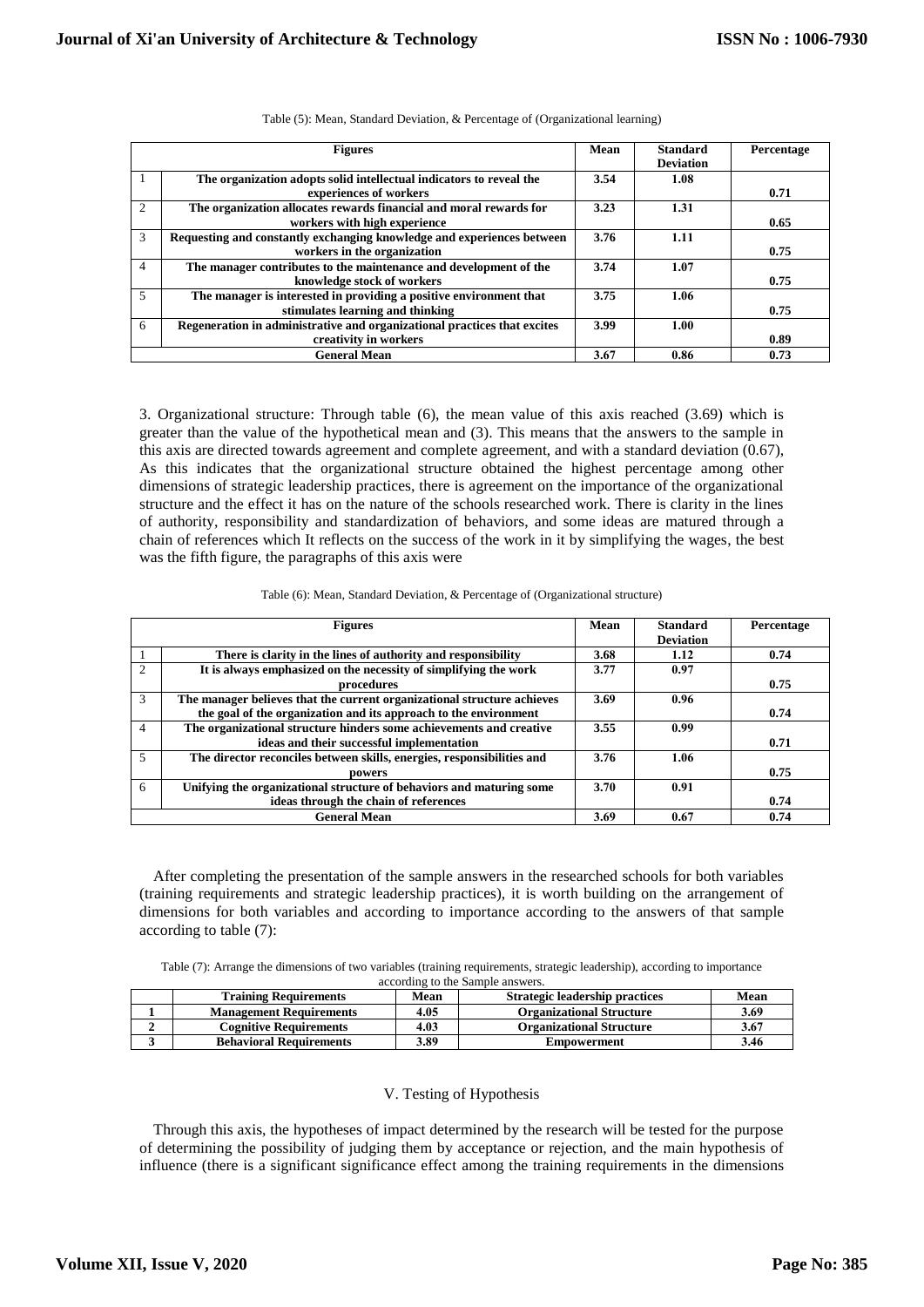of strategic leadership practices), as it will be investigated according to the simple regression equation as follows:

 (Constant) represents the amount of constant, and this relationship means that strategic leadership practices (Y) is a function of the true value of the dimensions of training requirements (X<sub>1</sub>, X<sub>2</sub>, X<sub>3</sub>). Either estimates of these values and their statistical indicators have been calculated at the level of the research sample of (267) for the research sample, the effect levels between the variables will be analyzed as follows:

| practitioner $(n = 207)$ . |                 |                     |                   |        |                     |       |                   |                     |               |    |                     |       |      |
|----------------------------|-----------------|---------------------|-------------------|--------|---------------------|-------|-------------------|---------------------|---------------|----|---------------------|-------|------|
| <b>Training</b>            | <b>Training</b> |                     | <b>Management</b> |        | Knowledge           |       | <b>Behavioral</b> |                     | $\frac{0}{0}$ |    |                     |       |      |
| <b>Requirements</b>        |                 | <b>Requirements</b> |                   |        | <b>Requirements</b> |       |                   | <b>Requirements</b> |               |    | <b>Requirements</b> |       |      |
|                            |                 |                     | $R^2$             |        |                     | $R^2$ |                   | ß                   | $R^2$         | F  |                     | $R^2$ |      |
| <b>Strategic</b>           | 164.44          | 0.38                | 0.80              | 100.21 | 0.26                | 0.72  | 116               | .31                 | .63           | 88 | .25                 | .66   | 100% |
| leadership                 |                 |                     |                   |        |                     |       |                   |                     |               |    |                     |       |      |
| <b>practices</b>           |                 |                     |                   |        |                     |       |                   |                     |               |    |                     |       |      |
| <b>Empowerment</b>         | 135.62          | 0.34                | 0.89              | 76.38  | 0.22                | 0.66  | 102               | .28                 | .71           | 81 | .23                 | .68   | 100% |
| Organizational             | 143.15          | 0.35                | 0.95              | 108.10 | 0.29                | 0.85  | 102               | .28                 | .74           | 61 | .19                 | .72   | 100% |
| learning                   |                 |                     |                   |        |                     |       |                   |                     |               |    |                     |       |      |
| Organizational             | 77.66           | 0.23                | 0.78              | 44.69  | 0.14                | 0.65  | 55                | .17                 | .65           | 57 | .18                 | .67   | 100% |
| <b>Structure</b>           |                 |                     |                   |        |                     |       |                   |                     |               |    |                     |       |      |

| Table (8): the values of $(F, \beta, R^2)$ for linear regression for the training requirements as response variable with leadership |                |  |
|-------------------------------------------------------------------------------------------------------------------------------------|----------------|--|
|                                                                                                                                     | ファイン アンバー ロイラン |  |

a. The calculated value of (F) is (76.38) and it is greater than the tabular value (F) of (6.63) at the significance level (0.05). It is a strong percentage and indicates the strength of the impact of administrative requirements on the variable of strategic leadership practices (empowerment). Accordingly, the hypothesis is accepted. This means that there is a statistically significant effect of the dimension of administrative requirements in empowerment at the level (0.05%), i.e. with a degree of confidence (99%).

b. Through the value of the determination coefficient  $(R^2)$  of (0.66), it is clear that after the administrative requirements, it is able to explain the rate of (24%) and the changes that occur in the empowerment.

c. This is indicated by the value of the marginal slope coefficient (β) of (0.22). The increase in the administrative requirements dimension by one unit of the standard deviations will lead to an increase after the empowerment by (22%) from one unit of standard deviation.

 As for the second hypothesis test which states (There is a significant effect of training requirements on the dimensions of strategic leadership practices) the results were as follows:

In the light of the regression equation, the constant for the sample of schools surveyed indicates (a) a value of (0.402), and this means that there is a presence of strategic leadership practices of (0.898) when the value of all dimensions of the training requirements is  $(x_1.x_2, x_3 = zero)$ .

And the calculated value of  $(F)$  is (160.44), which is of course greater than the tabular value  $(F)$  which has a value of (6.63) at the level of significance (0.05). This means (there is a statistically significant effect among the training requirements in strategic leadership practices) at a level (0.05%), i.e. with a degree of confidence of (99%). It is also considered to be the highest impact value among training requirements in developing strategic leadership practices. By this, the second hypothesis has been accepted according to the results.

It should be noted that the research hypotheses have been proven, and the numbers indicate that the possibility of influencing training requirements in strategic leadership practices has been achieved, which gives a strong impetus to the necessity of investing the training requirements in the researched schools in the strategic leadership practices of the research sample, thus the process of logical role Have been fulfilled to the fullest.

# VI. Discussion

1. The training process has multiple methods and methods through which information is communicated with the skill or knowledge required to the trainees, and these methods doing an active role in the success or failure of the training program.

2. The mechanism for determining the type of training program for a job or specialization depends on the type of activity required and its development and on the amount of skill and knowledge gained from the training program that will increase the amount of benefits accrued to the organization.

3. The leader with strategic thinking is an essential and solid component of building organizations, which is an advanced stage of intellectual development, because he possesses the ability to think, analyze, creativity and innovation by employing knowledge, experience, skill and ability.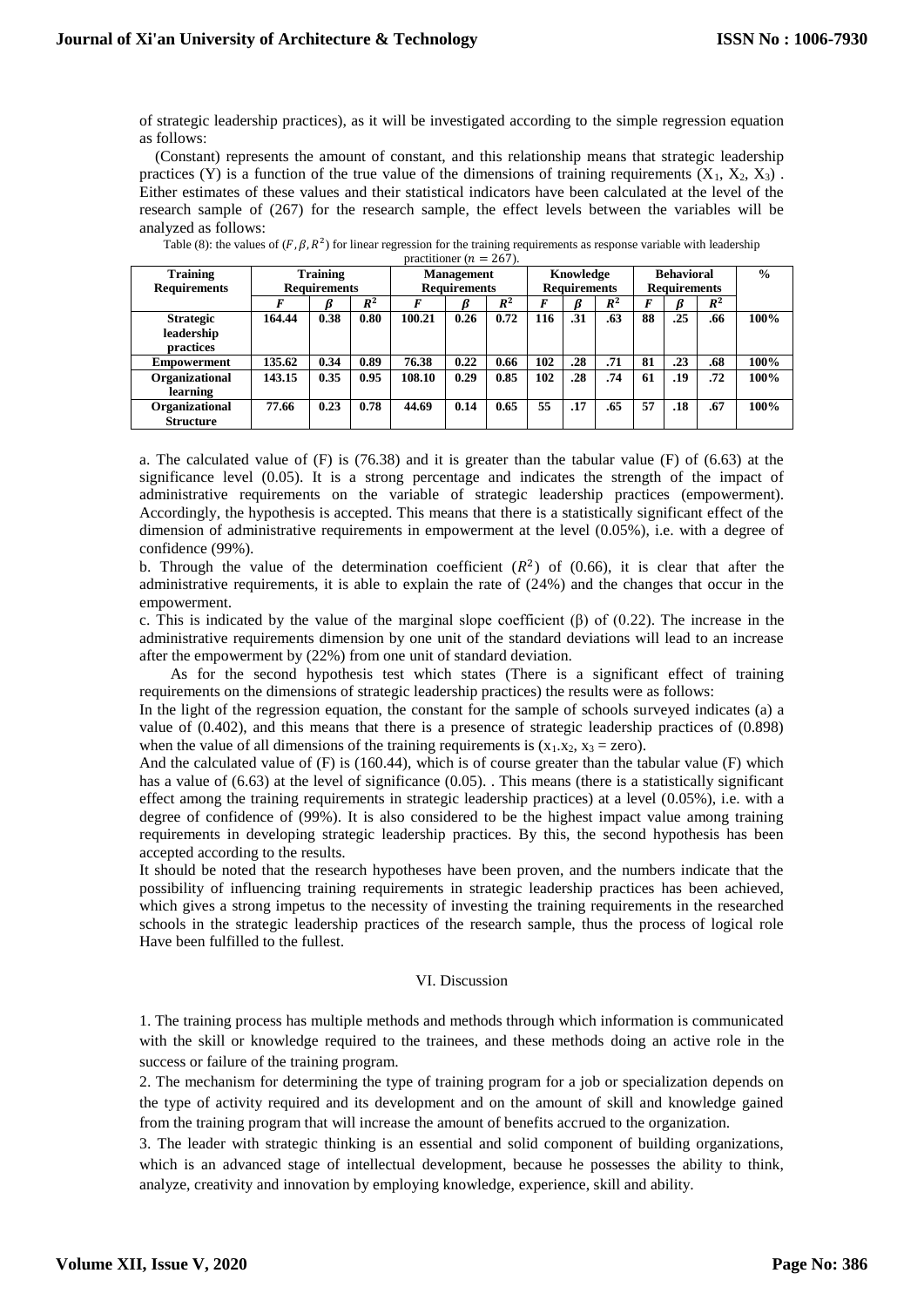4. The analysis of the research results showed the interest of the schools researched with training and its requirements in determining the requirements (administrative, cognitive, and behavioral) that contribute a major contribution in providing fertile ground for the growth of strategic leadership, which has an impact on the performance and practices of leaders in those schools where the answers of the research sample all were towards agreement to remove the training process and strategic leadership practices, while the most agreed variable was the training process variable.

5. The research found that the majority of the administrative requirements needed to implement the training program were at a level of very high interest in terms of identifying training needs and program design as well as securing procedures, timing and training requirements required with an organizational unit for supervision.

6. The response of the respondent sample to the existence of the correct foundations for behavioral requirements in the training process proved by focusing on gaining self-confidence, increasing affiliation and loyalty to the organization and bringing a positive trend in the behavior of the individual with the occurrence of a learning process while participating in the training process.

7. The results of the statistical analysis recorded that all relationships of training requirements with strategic leadership practices were strong and significant, which indicates the role of training and its requirements in developing strategic leadership practices, and that there is a strong relationship between the decline that affects training requirements offset by a decline in the level of leadership practices The strategy.

## VII. Conclusion & Recommendation

1. Create a training policy set by senior management in the light of school strategies and goals, on the basis of which annual plans and budgets for training are prepared.

2. Continuous awareness in schools about the training and its importance and generate the conviction of the trainee to the degree of benefiting from the training programs and that it is not a luxury or a means to get rid of the work environment.

3. Developing an organizational culture that supports training activities and is focused on the value of achievement, efficiency and organizational effectiveness, as well as reviewing laws, regulations and instructions to remove the deadlock related to training activities.

4. Follow up on the trainee after returning to work and note the extent of the impact that occurs to him as a result of the training that he got.

5. Establishing appropriate incentives for the trainee and rewards for those excelling in them that give seriousness and exerting utmost efforts to benefit from the training content and apply it in the work environment.

6. Researching the human resources inside the school that possess the inherited leadership qualities, i.e. in the sense that they are created leaders and work on making them as leaders through developmental courses and the optimal investment for them and their maintenance of extinction and career obsolescence.

7. Paying attention and building a base of distinguished new leaders, not completing the school process.

# References

[1] Abas. A. Abdulbasit, " Human Resource Management", Maysara Buerraue, Jordon.2010

[2] Al – Aniay. Saad. A. Hmood, " The requirements for successful leadership in strategic planning", Al – Nahar magazine, 38.2017.

[3] Al – Doory. Z. Mutalk, " Strategic management, concepts, processes and case studies", Al - Yazoory Buerraue, Jordon.2015.

[4] Al – hariry, M. Suror, " Methods and strategies for resource development and development ", Al – Safa Buerraue, Jordon.2012.

[5] Al – hariry, R. Omer, "Leadership and Quality management in High Education", Al – Thaqafa Buerraue, Jordon.2017.